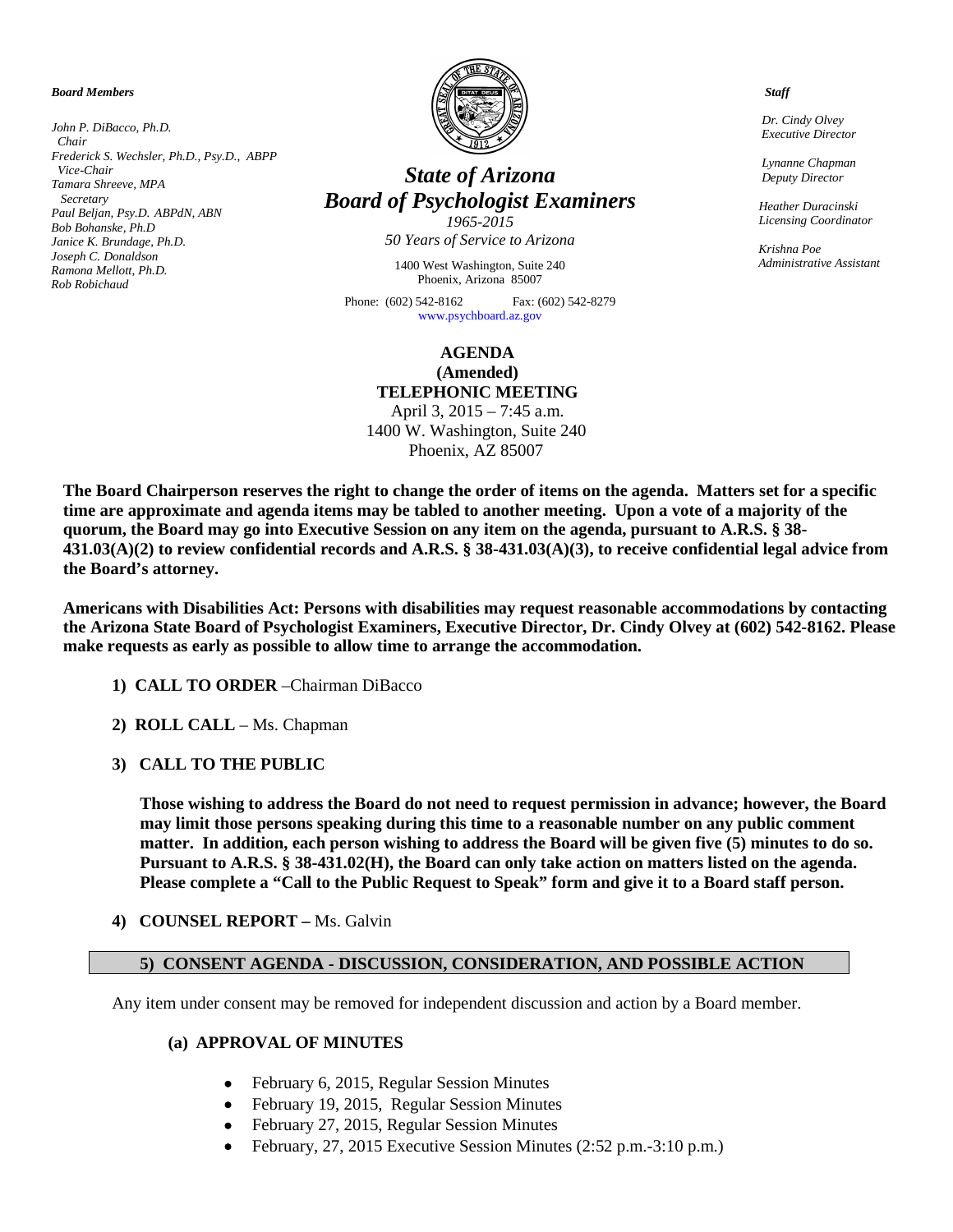#### **(b) DISCUSSION/DECISION REGARDING PSYCHOLOGY APPLICATIONS**

## **i. REQUESTING APPROVAL FOR EXAM ONLY**

- Felicia Wilson, Psy.D.
- Kristin Sergeant, Ph.D.
- Nicole Bartholomew, Ph.D.

## **ii. REQUESTING APPROVAL FOR EXAM AND LICENSURE**

- Amanda Kaplan, Psy.D.
- Adnrea Saathoff, Ph.D.
- Danielle Godfredsen, Psy.D.
- Dina Shacknai, Psy.D.
- Marika Maris, Ph.D.

#### **iii. REQUESTING APPROVAL OF LICENSURE BY WAIVER**

- Barbara Wells, Ph.D.
- Deborah Wade, Ph.D.
- Kimberly Holton, Psy.D.
- Kyle Bandermann, Ph.D.

# **iv. REQUESTING APPROVAL OF LICENSURE BY CREDENTIAL**

- J. Mike Ross, Ph.D.
- Michael Klemens, Ph.D.

## **v. REQUESTING APPROVAL OF SUPERVISED PROFESSIONAL EXPERIENCE HOURS AND LICENSURE**

• Diana Milner, Ph.D.

## **(c) DISCUSSION/DECISION REGARDING BEHAVIOR ANALYST APPLICATIONS**

- Holly Salicco, M.A.
- Megan Woods, M.Ed.
- **(d) REQUEST FOR EXTENSION OF TIME TO SIT FOR THE EPPP FROM STUART FRIEDMAN, PSY.D.**
- **(e) DISCUSSION, CONSIDERATION AND POSSIBLE ACTION REGARDING REACTIVATION OF INACTIVE LICENSE FROM BORIS GINDIS, PH.D.**
- **(f) DISCUSSION, CONSIDERATION AND POSSIBLE ACTION REGARDING REACTIVATION OF INACTIVE LICENSE FROM MEREDITH LUBOW, PH.D.**

## **6) DISCUSSION, CONSIDERATION, AND POSSIBLE ACTION REGARDING LEGISLATIVE UPDATE**

## **7) DISCUSSION, CONSIDERATION, AND POSSIBLE ACTION REGARDING RENEWAL APPLICATIONS FOR REVIEW BY THE BOARD –** Ms. Duracinski

The Board may vote to go into Executive Session on any item on the agenda, pursuant to A.R.S. § 38-431.03(A)(2), to review confidential records, and/or A.R.S. § 38-431.03(A)(3), to receive confidential legal advice from the Board's attorney.

- **a) Jill Hayes, Ph.D.**
- **b) Bruce Allen, Ph.D.**